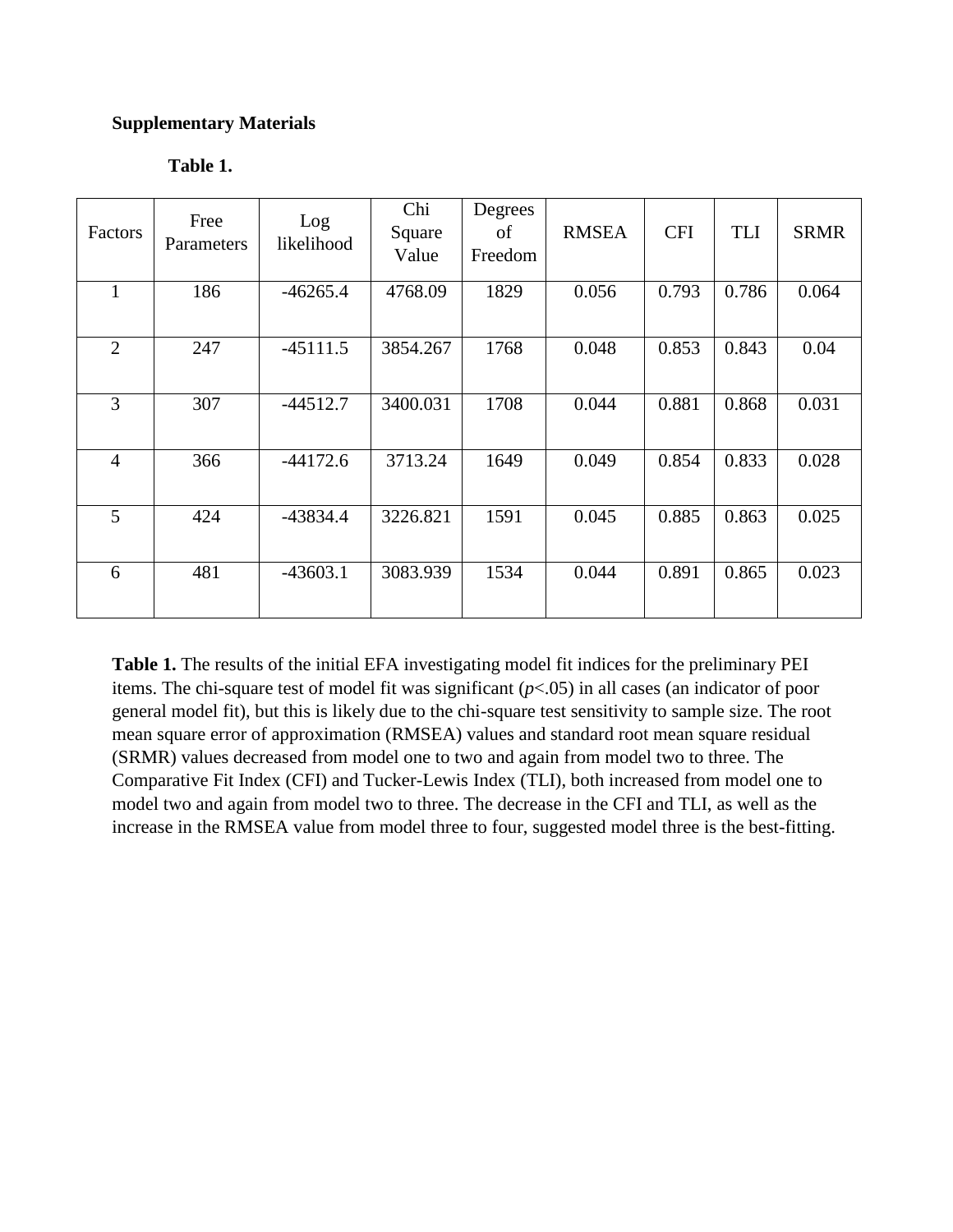# **Table 2.**

| Factors        | LL0        | Number of Free<br>Parameters | <b>Adjusted Chi-Square</b><br>Difference Value | Degrees of<br>Freedom | $\boldsymbol{p}$ |
|----------------|------------|------------------------------|------------------------------------------------|-----------------------|------------------|
| $\mathbf{1}$   | $-46265.4$ | 186                          |                                                |                       |                  |
| $\overline{2}$ | $-45111.5$ | 247                          | 600.38167                                      | 61                    | < .001           |
| 3              | $-44512.7$ | 307                          | 321.36787                                      | 60                    | < .001           |
| $\overline{4}$ | $-44172.6$ | 366                          | 54.44702                                       | 59                    | 0.644            |
| 5              | $-43834.4$ | 424                          | 30614.37                                       | 58                    | < .001           |
| 6              | $-43603.1$ | 481                          | 129.5979                                       | 57                    | < .001           |

**Table 2.** In order to calculate the chi-square difference test to determine which of the nested factor models fit the data best, the loglikelihood value, number of free parameters, and the scaling correction factor for each factor model was used based on the procedure described on the Mplus website (http://www.statmodel.com/chidiff.shtml). These analyses indicated that the three-factor model fit the data best relative to the other nested models.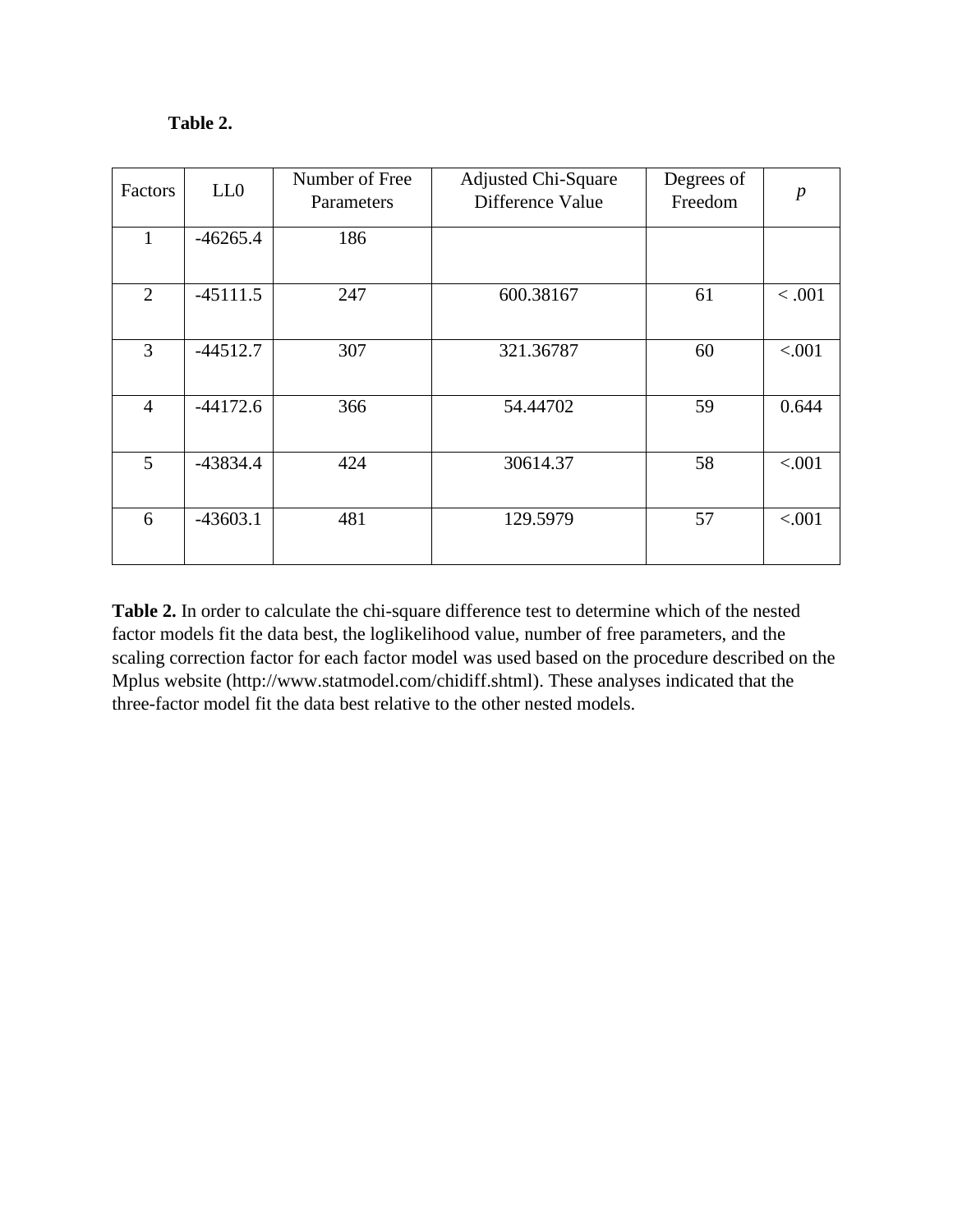# **Table 3.**

| Item           | Factor 1 | Factor 2 | Factor 3 | Item Text                                                                                |
|----------------|----------|----------|----------|------------------------------------------------------------------------------------------|
| 1              | $0.962*$ |          |          | Used force or threat of force to make my partner have sex                                |
| $\overline{2}$ | 0.958*   |          |          | Threatened to hit my partner if they did not have sex with me                            |
| 3              | $0.947*$ |          |          | Withheld sex from partner so they would buy me something                                 |
| $\overline{4}$ | $0.942*$ |          |          | Compared my current partner to an ex-partner to get them to pay                          |
|                |          |          |          | for something                                                                            |
| 5              | 0.937*   |          |          | Spread negative rumors about my partner to prevent them from<br>leaving the relationship |
|                | $0.934*$ |          |          | Faked or threatened suicide in order to prevent partner from                             |
| 6              |          |          |          | leaving me                                                                               |
| $\tau$         | $0.933*$ |          |          | Hit my partner in order to make them have sex with me                                    |
|                | 0.909*   |          |          | Threatened to cheat/leave my partner if they did not pay for                             |
| 8              |          |          |          | something                                                                                |
| 9              | $0.908*$ |          |          | Made my partner financially dependent so that they would be                              |
|                |          |          |          | more likely to stay in the relationship                                                  |
| 10             | $0.892*$ |          |          | Flirted with someone in order to get my partner to buy me                                |
|                | $0.890*$ |          |          | something<br>Threatened to cheat/leave my partner if they did not have sex with          |
| 11             |          |          |          | me                                                                                       |
|                | $0.890*$ |          |          | Exaggerated my problems to my partner in order to get them to                            |
| 12             |          |          |          | pay for something                                                                        |
| 13             | $0.871*$ |          |          | Compared my current partner to an ex-partner to get them to have                         |
|                |          |          |          | sex with me                                                                              |
| 14             | $0.862*$ |          |          | Threatened to cheat/leave my partner if they went out with friends                       |
| 15             | $0.823*$ |          |          | Took something from my partner and did not give it back until                            |
|                |          |          |          | favor was done                                                                           |
| 16             | $0.811*$ |          |          | Withheld financial support so my partner would have sex with me                          |
| 17             | 0.798*   |          |          | Compared my current partner to an ex-partner to get them to spend<br>more time with me   |
|                | 0.788*   |          |          | Cried or whined until my partner gave in and bought me                                   |
| 18             |          |          |          | something                                                                                |
| 19             | $0.773*$ |          |          | Flirted with someone in order to get my partner to have sex with                         |
|                |          |          |          | me                                                                                       |
| 20             | $0.768*$ |          |          | Made commitments to my partner without intending to keep them                            |
|                | $0.767*$ |          |          | in order to have sex                                                                     |
| 21             |          |          |          | Exaggerated my problems to my partner in order to get them to<br>have sex with me        |
| 22             | $0.766*$ |          |          | Played dumb so my partner would buy me something                                         |
| 23             | $0.761*$ |          |          | Used sexual favors to get my partner to buy me something                                 |
|                | $0.733*$ |          |          | Reminded my partner of something bad they had done in the past                           |
| 24             |          |          |          | to make them more likely to buy me something                                             |
| 25             | $0.720*$ |          |          | Told my partner 'if you loved me, you would buy me this'                                 |
| 26             | $0.708*$ |          |          | Cried or whined until my partner had sex with me                                         |
|                | 0.707*   |          |          | Exaggerated my problems to my partner in order to get them to                            |
| 27             |          |          |          | remain in the relationship                                                               |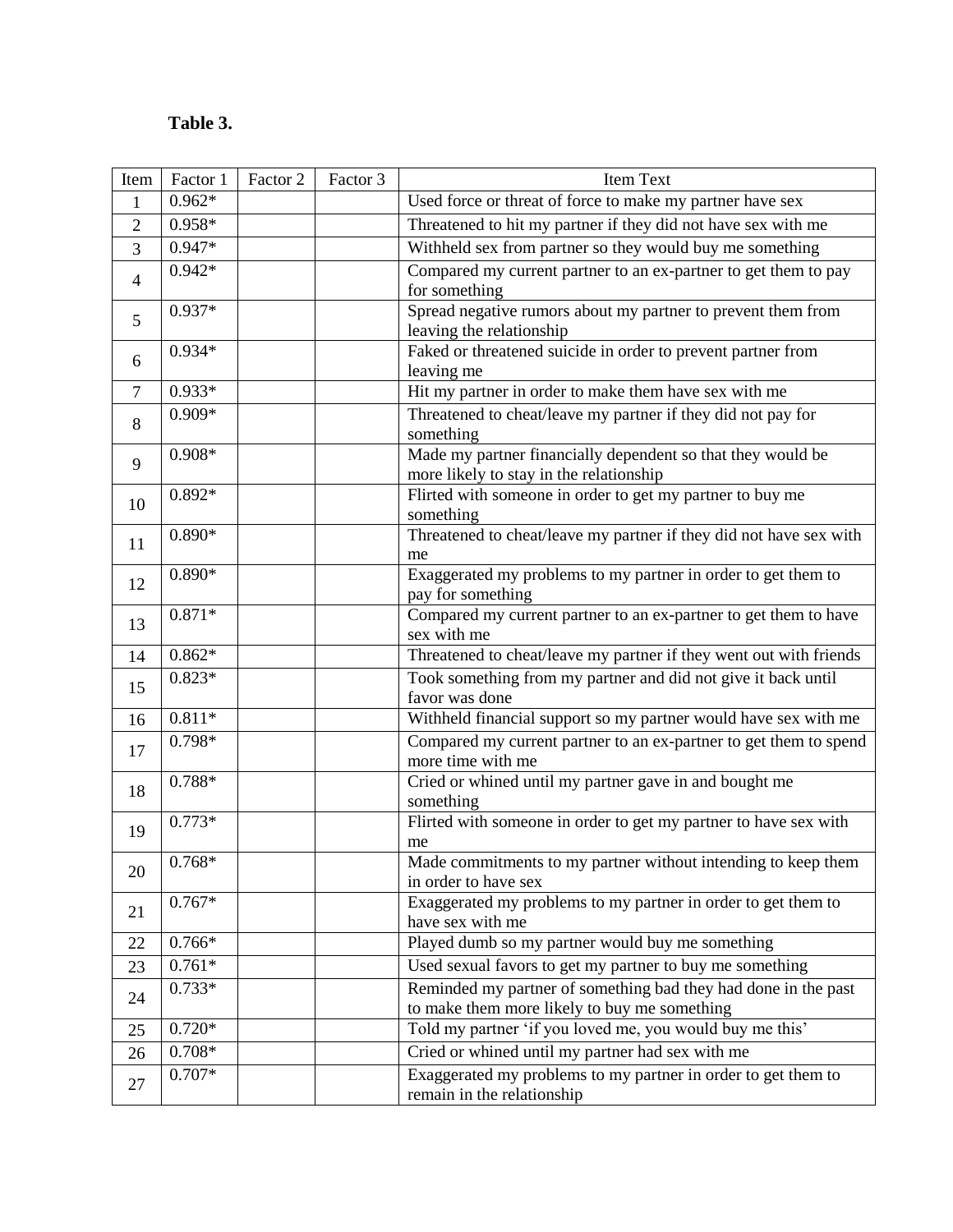| 28 | $0.702*$ |          |          | Seduced my partner in order to get them to buy me something       |
|----|----------|----------|----------|-------------------------------------------------------------------|
|    | $0.694*$ |          |          | Gave alcohol or drugs to my partner in order to get them to have  |
| 29 |          |          |          | sex                                                               |
| 30 | $0.693*$ |          |          | Told my partner I loved them in order to make them more likely to |
|    |          |          |          | buy me something                                                  |
| 31 | $0.691*$ |          |          | Told my partner that 'everyone else was doing it' in order to get |
|    |          |          |          | them to have sex                                                  |
| 32 | $0.690*$ |          |          | Accused my partner of not loving me when partner did not pay for  |
|    |          |          |          | something                                                         |
| 33 | $0.669*$ |          |          | Isolated my partner from friends and family so they would be      |
|    |          |          |          | more likely to remain in the relationship                         |
| 34 | $0.658*$ |          |          | Ignored my partner so that they would be more likely to have sex  |
|    |          |          |          | with me                                                           |
| 35 | $0.655*$ |          |          | Played dumb so my partner would have sex with me                  |
| 36 | $0.654*$ |          |          | Reminded my partner of something bad they had done in the past    |
|    |          |          |          | to make them more likely to have sex                              |
| 37 | $0.626*$ |          |          | Ignored my partner so they would be more likely to buy me a gift  |
| 38 | $0.617*$ |          |          | Bought gifts for my partner so they would have sex with me        |
| 39 | $0.607*$ |          |          | Told my partner 'if you loved me, you would have sex with me'     |
|    | $0.587*$ |          |          | Made commitments to my partner without intending to keep them     |
| 40 |          |          |          | in order to get them to stay in the relationship                  |
| 41 | $0.559*$ |          |          | Kept my partner up at night so that they would be more agreeable  |
|    | $0.521*$ |          |          | Made fun of my partner's plans so they would cancel them and      |
| 42 |          |          |          | spend time with me                                                |
|    | $0.5*$   |          |          | Made my partner feel bad or guilty about not wanting to pay for   |
| 43 |          |          |          | something                                                         |
| 44 | $0.445*$ |          |          | Made my partner feel bad or guilty about not wanting to have sex  |
|    | $0.433*$ |          | $0.480*$ | Told my partner I loved them in order to make them more likely to |
| 45 |          |          |          | have sex with me                                                  |
| 46 |          | $0.655*$ |          | Reminded my partner of something bad they had done in the past    |
|    |          |          |          | to make them more likely to be attentive to me                    |
| 47 |          | 0.598*   |          | Made my partner feel guilty about going out with friends so that  |
|    |          |          |          | they would spend time with me                                     |
| 48 |          | $0.567*$ |          | Pretended more sexual excitement than I actually felt so my       |
|    |          |          |          | partner would feel more attached to me                            |
| 49 |          | $0.544*$ |          | Got mad at my partner so that they would spend time with me       |
| 50 |          | $0.523*$ |          | Withheld sex from my partner so they would be more attentive      |
| 51 |          | $0.490*$ |          | Ignored my partner so that they would give me more attention      |
| 52 |          | $0.481*$ |          | Cried or whined until my partner spent time with me               |
|    |          | $0.438*$ |          | Told my partner 'if you loved me, you would spend more time       |
| 53 |          |          |          | with me'                                                          |
|    |          | $0.433*$ |          | Faked orgasm so partner would be more invested in the             |
| 54 |          |          |          | relationship                                                      |
| 55 |          | $0.412*$ | $0.460*$ | Seduced my partner in order to get more attention                 |
| 56 |          |          | $0.662*$ | Flattered my partner in order to get them to have sex             |
| 57 |          |          | $0.613*$ | Gave my partner a massage so that they would have sex             |
| 58 |          |          | $0.564*$ | Flattered my partner in order to get them to give me attention    |
|    |          |          |          |                                                                   |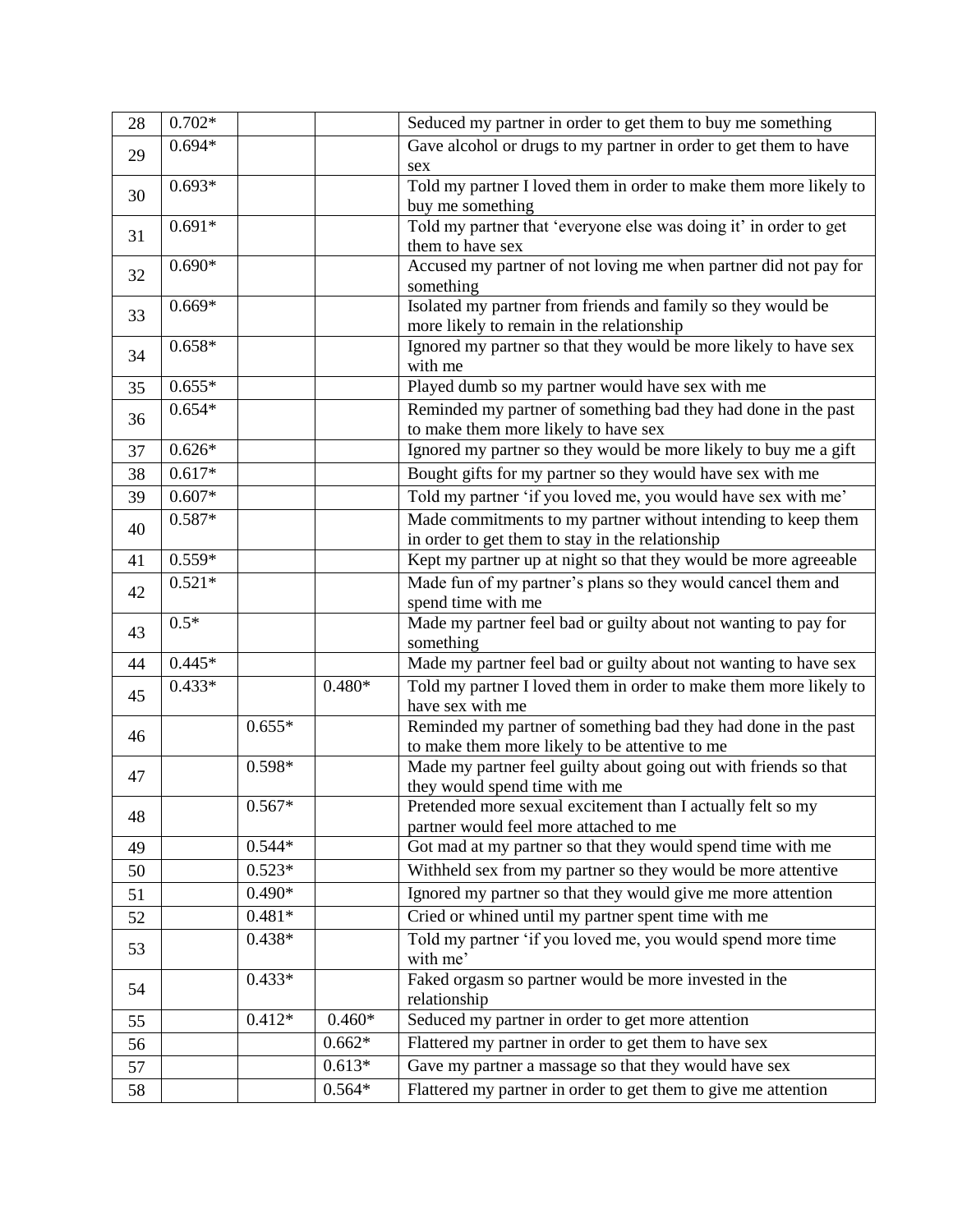| 59 |          |          | $0.547*$ | Seduced my partner in order to get them to have sex with me                |
|----|----------|----------|----------|----------------------------------------------------------------------------|
| 60 |          |          | $0.472*$ | Bought gifts for my partner so they would give me more attention           |
| 61 |          |          | $0.433*$ | Dressed/acted sexier than normal in order to get my partner to<br>have sex |
|    | $0.367*$ | $0.276*$ | $0.307*$ |                                                                            |
| 62 |          |          |          | Played dumb so my partner would give me attention                          |

**Table 3.** The results of the three-factor model using the 62 items generated in the act nomination process in Study 1. \* indicates *p* < .05. Item loadings below .40 are suppressed. Item number 45 and 55 were removed due to significant cross-loading onto multiple factors. Item 62 did not meet the inclusion criteria for any of the three factors and was removed. Because a much larger number of items loaded onto the first factor relative to factors two and three, only items with factor loadings >= .80 were retained for the second EFA procedure performed on the reduced item list. Item numbers 1 through 16, 46 through 54, and 56 through 61 were retained for the EFA of the reduced PEI items.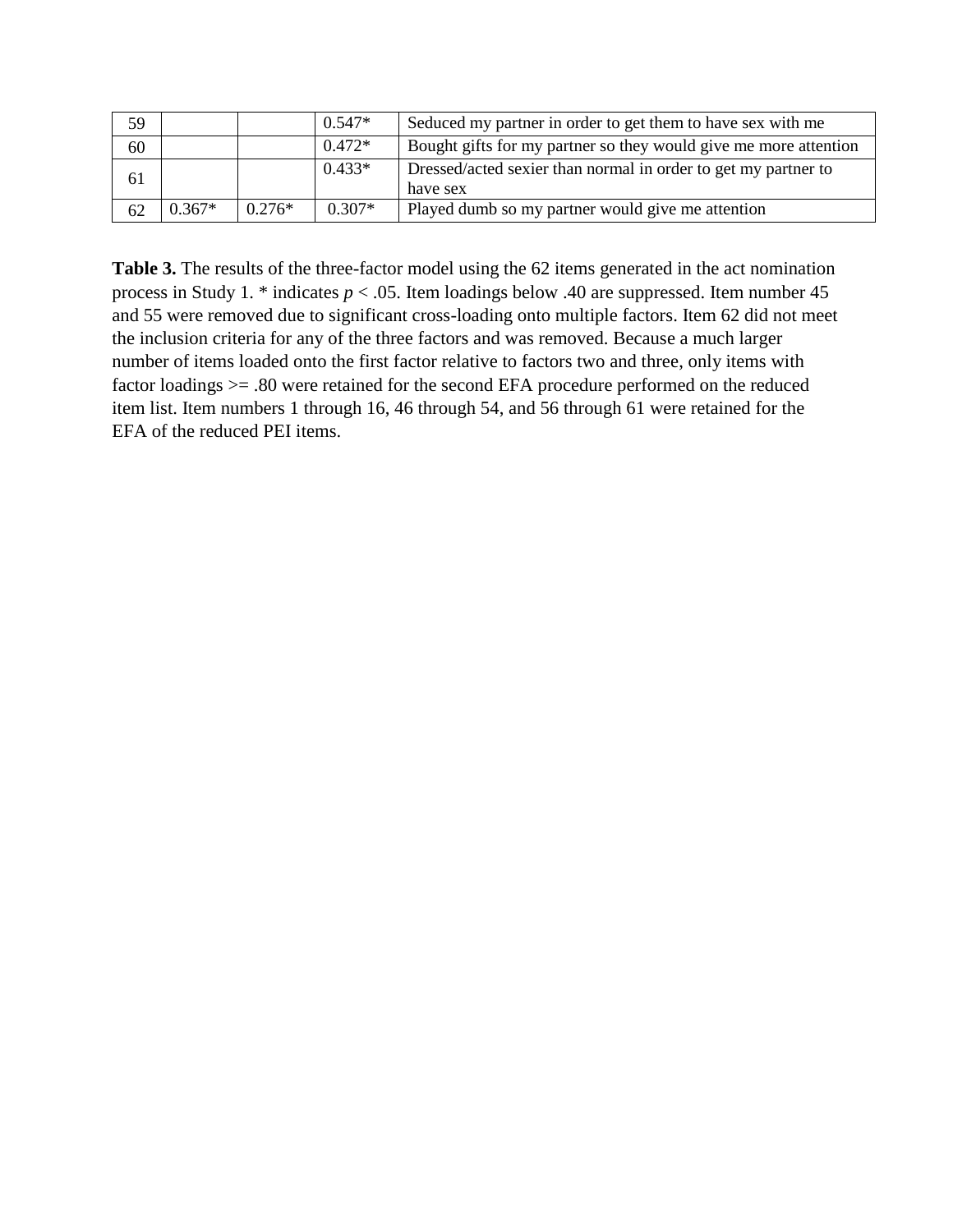



**Figure 1.** The results of the parallel analysis on the original 62 item data set corroborated the other estimations of model fit and suggested that the three-factor model was best fit the data. The average eigenvalue of the first (1.76), second (1.69), and third (1.65) factor of the randomly generated data were all greater than 1, although values were smaller than the first three factors of the target model (36.06, 3.51, and 2.16, respectively).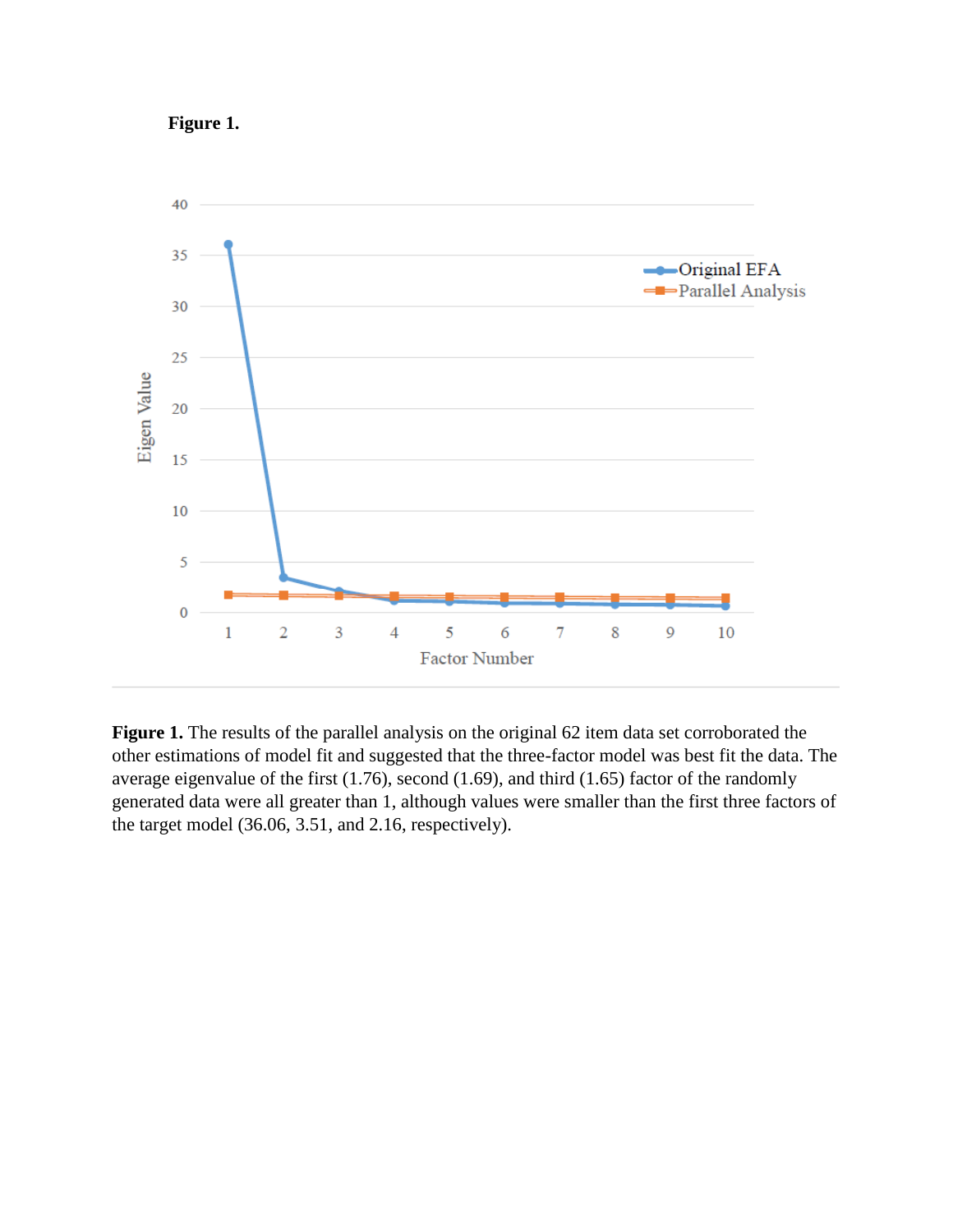# **Table 4.**

| Partner Exploitation Inventory                |             | Mean (SD)  |            |
|-----------------------------------------------|-------------|------------|------------|
|                                               | Overall     | Women      | Men        |
| <b>Total Score</b>                            | 0.99(1.16)  | 0.83(0.93) | 1.25(1.25) |
| Harm-Inducing                                 | 0.48(1.20)  | 0.27(.89)  | 0.80(1.51) |
| Ego-Boosting                                  | 1.78(1.61)  | 1.46(1.42) | 2.27(1.75) |
| <b>Emotional Manipulation</b>                 | 1.37(1.44.) | 1.39(1.34) | 1.34(1.34) |
| <b>Tactics to Obtain Sex Scale</b>            |             | Mean (SD)  |            |
|                                               | Overall     | Women      | Men        |
| Coercion                                      | 1.36(.61)   | 1.27(0.46) | 1.49(0.77) |
| Coaxing                                       | 2.95(.94)   | 2.96(.97)  | 2.93(.90)  |
| The Short Dark Triad                          |             | Mean (SD)  |            |
|                                               | Overall     | Women      | Men        |
| Psychopathy                                   | 2.50(.53)   | 2.41(.49)  | 2.61(.57)  |
| Machiavellianism                              | 2.86(.64)   | 2.77(.63)  | 3.00(.63)  |
| Narcissism                                    | 3.08(.42)   | 3.11(.40)  | 3.03(0.45) |
| The Sociosexual Orientation Inventory-Revised |             | Mean (SD)  |            |
|                                               | Overall     | Women      | Men        |
| <b>Total Score</b>                            | 1.28(.87)   | 1.94(.68)  | 2.80(.86)  |

**Table 4.** Scale means and SD scores for the full sample and each sex.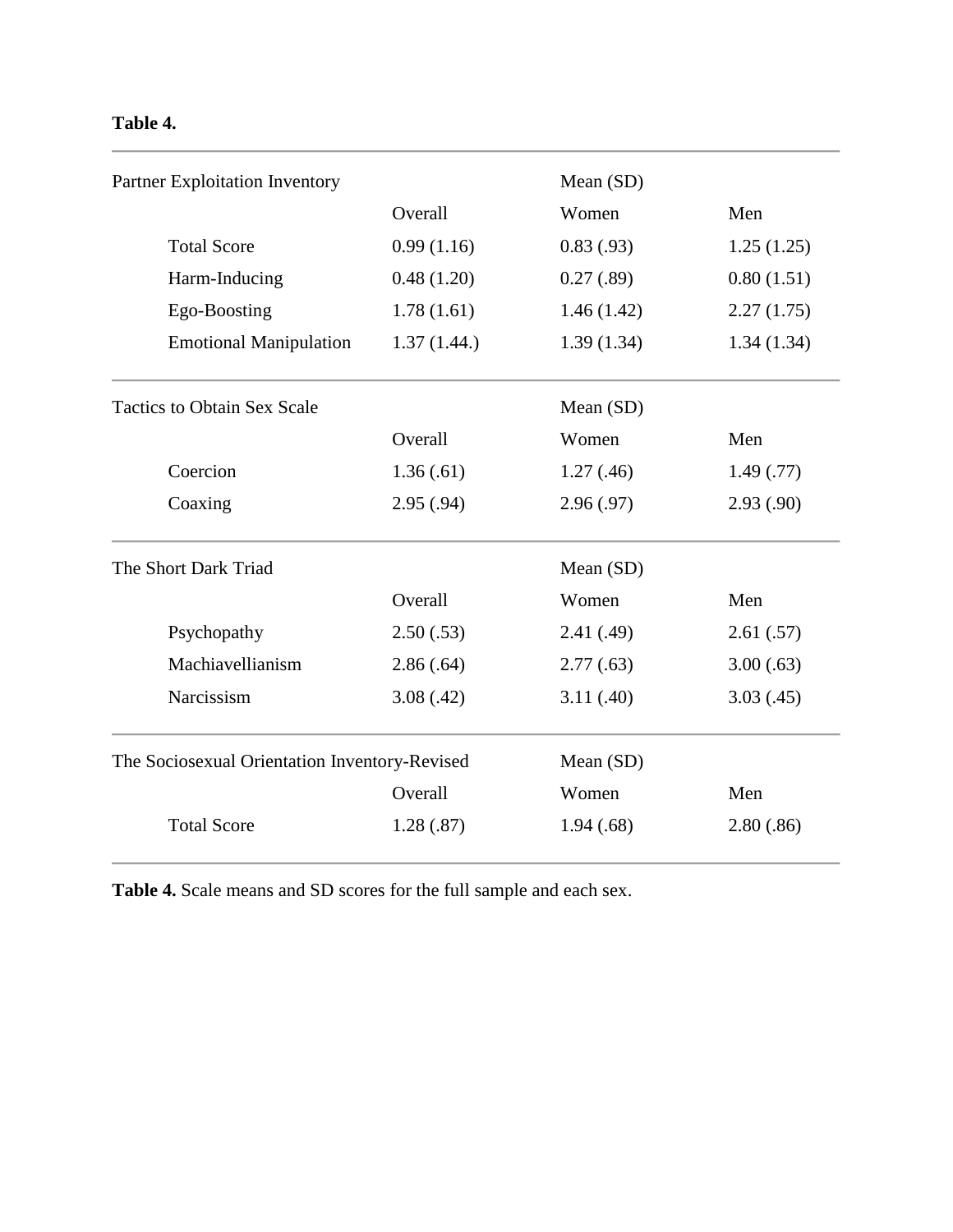#### **THE PARTNER EXPLOITATION INVENTORY**

Below is a list of possible ways in which someone may exploit their partner in a relationship. Please rate on a scale of 0 (never) to 8 (very frequently) how often you have engaged in any of these behaviors in a relationship over the past year.

- 1. Compared my current partner to an ex-partner to get them to have sex with me
- 2. Faked or threatened suicide in order to prevent partner from leaving me
- 3. Threatened to cheat/leave my partner if they went out with friends
- 4. Reminded my partner of something bad they had done in the past to make them more likely to be attentive to me
- 5. Compared my current partner to an ex-partner to get them to pay for something
- 6. Threatened to hit my partner if they did not have sex with me
- 7. Exaggerated my problems to my partner in order to get them to pay for something
- 8. Gave my partner a massage so that they would have sex
- 9. Made my partner feel guilty about going out with friends so that they would spend time with me
- 10. Dressed/acted sexier than normal in order to get my partner to have sex
- 11. Bought gifts for my partner so they would give me more attention
- 12. Withheld sex from my partner so they would be more attentive
- 13. Made my partner financially dependent so that they would be more likely to stay in the relationship
- 14. Withheld financial support so my partner would have sex with me
- 15. Threatened to cheat/leave my partner if they did not pay for something